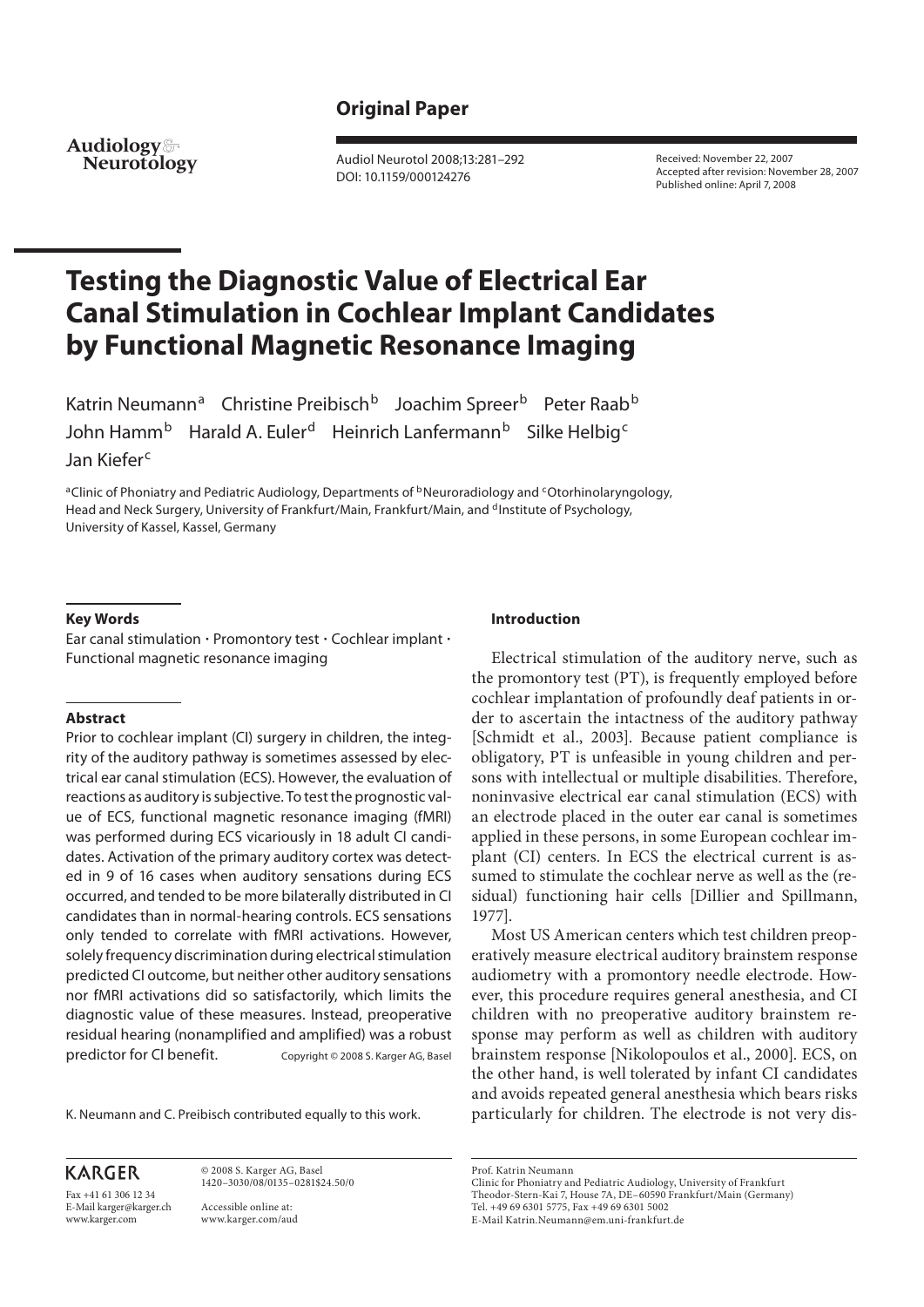turbing because it is pulled through the earmolds of the children's hearing aids and inserted with the mold into the ear canal. As the stimulation is done via infrared signals, the children can play during the test and are only occasionally distracted by the stimulus.

 Indications for cochlear implantation have been extended considerably during the last decade [Gstoettner et al., 2005]. Increased experience and confidence in this therapy have been paralleled by a seemingly reduced importance of PT and ECS. Many CI surgeons now base their therapy indications mainly on the patient history, conventional audiometry, and auditory brainstem response audiometry, and perform the operation without PT or ECS, or do so even if these tests fail. Monitoring of electrically evoked auditory brainstem responses and electrically evoked compound action potentials of the auditory nerve via bidirectional telemetry can test the integrity of the auditory pathway and confirm the correct positioning of a cochlear or brainstem stimulator [Alegre et al., 1999; Otto et al., 2005], but this can only be done during surgery. Although recent studies cast doubt on the use of PT to predict CI utility [Albu and Babighian, 1997], in many CI centers PT and/or ECS are still considered useful preoperative tools. Because children have a shorter distance from the ear canal to the auditory nerve and a higher skin conductivity than adults, ECS in children might possibly yield better results than PT in adults. ECS is preferentially applied in prelingually deaf children without utilizable residual hearing who do not show detectable auditory brainstem responses and do not benefit from hearing aids. The presence of ECS responses may also contribute to a positive CI decision in cases of congenital malformations, cochlear nerve dysplasia, suspected aplasia, or narrow internal auditory canal [Nikolopoulos et al., 2000]. Furthermore, patients with an intellectual disability or with multiple handicaps are occasionally tested with ECS because conventional audiometric tests often do not deliver clear results, and the benefit from hearing aids remains uncertain as well. However, it is well known that children with intellectual disabilities may still benefit considerably from a CI, especially if implanted early in childhood [Waltzman and Roland, 2005]. With the extension of CI indications, more candidates who belong to the above groups receive a CI, and consequently need a preoperative test of the functional integrity of the auditory pathway. Thus, ECS may be decreasingly applied in standard CI cases but still carries importance in the special cases described above, where it is sometimes the only tool to estimate the electrical accessibility of the auditory cortex by a CI without general anesthesia.

 Lesinski et al. [1997] reported that in adults PT and ECS evoked auditory sensations in 83 and 76% of investigated ears, respectively. Sensations which are not clearly auditory but have a vibrotactile component, which may be perceived as vibrations, humming, buzzing, and nonauditory sensations (electrification, pain), have been reported for ECS [Neumann et al., 2002; Schmidt et al., 2003] and PT as well. In studies comparing both methods these sensations occurred more often during ECS [Lesinski et al., 1997; Spies et al., 1993]. Young deaf children cannot deliver verbal reports about the quality of ESC sensations reliably, if at all. However, clinical experience from pediatric behavioral observation audiometry suggests that reactions of children to ECS are mostly auditory, but with only dubious validity. A possible way to reduce this uncertainty may be to investigate the neuronal correlates of ECS in the auditory cortex with functional neuroimaging methods, vicariously in adults because of infeasibility in infants due to technical and ethical reasons.

 Functional magnetic resonance imaging (fMRI) detects circumscribed cortical activation upon external stimulation in an excellent spatial resolution by measuring the local increase in oxygen supply induced by a sensory, motor, or cognitive task [Ogawa et al., 1993]. Cortical activation after electrical stimulation of the auditory nerve in deaf adults has been observed predominantly in the contralateral and to a lesser degree also in the ipsilateral auditory cortex [Alwatban et al., 2002; Berthezene et al., 1997; Neumann et al., 2002; Schmidt et al., 2003].

 fMRI activation of the primary auditory cortex has been demonstrated during electrical stimulation of the promontory [Alwatban et al., 2002; Berthezene et al., 1997; Schmidt et al., 2003] as well as during ECS [Hofmann et al., 1999; Knaus et al., 2000]. Promontory stimulation induced activation in the contralateral auditory cortex in 85% of deaf patients who reported auditory sensations, whereas only 25% of patients without auditory sensations showed comparable activations [Schmidt et al., 2003]. ECS yielded auditory cortex activation in 3 out of 5 patients [Hofmann et al., 1999]. Because of the very small sample size of the latter study, it is impossible to compare the value of both PT and ECS for CI indication fairly. Also, a validation with outcome data is desirable.

 ECS requires conductive material in the ear canal, which poses a safety problem during fMRI. High static magnetic fields exert strong forces on ferromagnetic objects leading to rotational motion, and translations occur along the magnetic gradient in inhomogeneous fields. These motions may cause serious injuries. Moreover,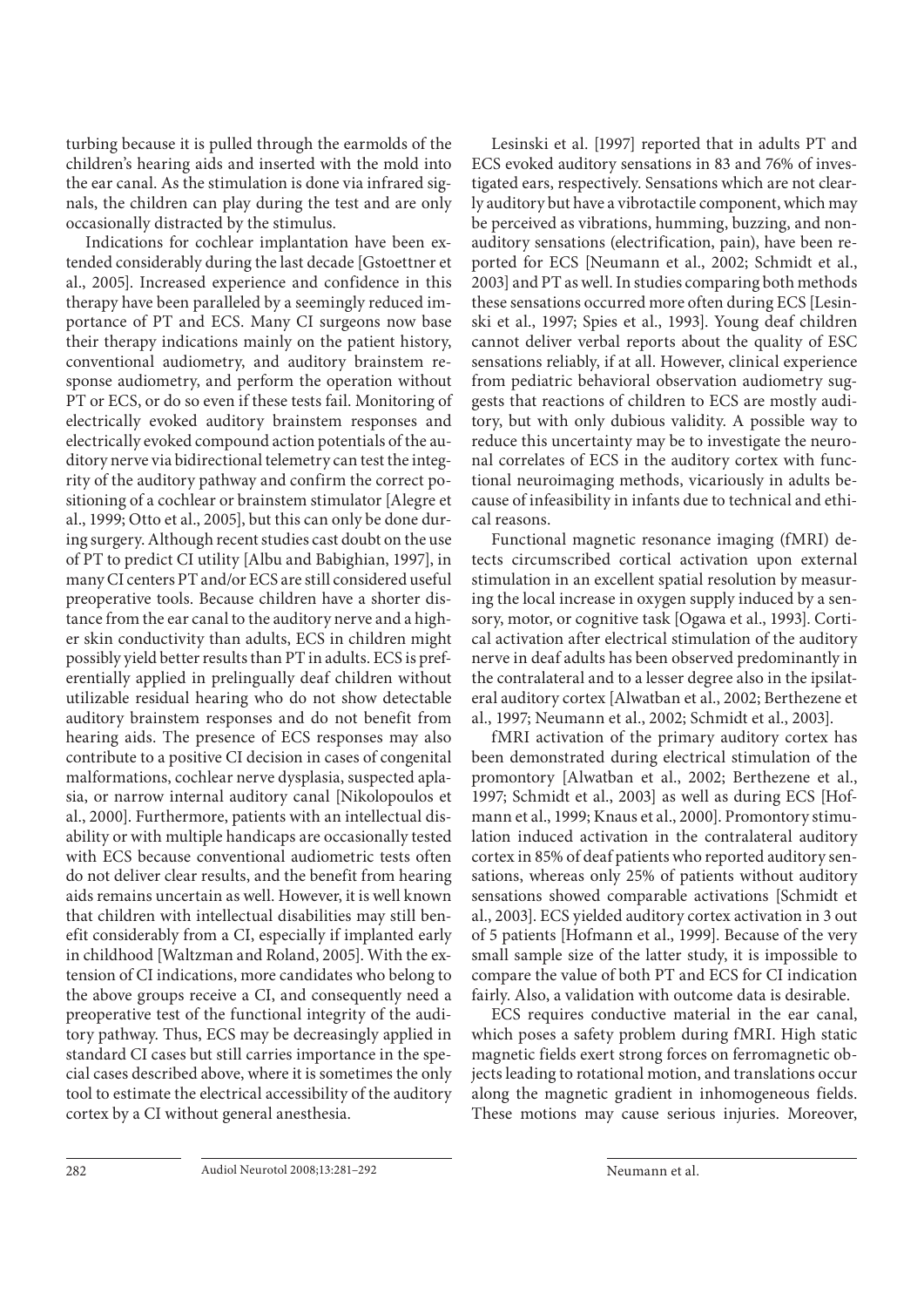electric currents in conducting loops give rise to forces and motion, and vice versa. A considerable risk also emanates from pulsed radio frequencies and the timevarying magnetic field gradient. Induced voltages may cause nerve stimulation and burns [Kanal, 1992]. It is therefore important to avoid potential hazardous interactions of conductive and ferromagnetic materials with the static, the time-varying magnetic, and the pulsed electromagnetic radio frequency fields. It has been demonstrated that safe electrical stimulation inside the MR scanner is possible with appropriate measures and precautions, such as the application of certain stimulation and scanning protocols, special stimulation electrodes, shielding of stimulation cables, disconnecting electrodes during scanning, and avoiding conductive loops [Hofmann et al., 1999; Lemieux et al., 1997; Teissl et al., 1999]. The present study was conducted under considerations of these safety precautions.

 ECS in children yields a large proportion of results which are difficult to interpret. In order to shed light on the interpretation of ECS results, this study investigates ECS-related auditory cortex activations with fMRI, vicariously in adults. Consequently, the main purpose of this study was the evaluation of the predictive value of ECS for CI outcome under inclusion of fMRI data. Reactions to ECS were correlated with fMRI activation pattern, and the potential predictive value of ECS and of fMRI was estimated, each one in and by itself. Additionally, it was considered worthwhile to evaluate the predictive value of other diagnostic measures for CI benefit, such as aided and unaided preoperative hearing in comparison with (1) responses to electrical auditory pathway stimulation by ECS or PT, and (2) fMRI activations. Normal-hearing control subjects were included in the study. However, because they received both electrical stimulation and acoustic stimulation by the scanner noise, they were only included for (1) identification of the primary auditory cortex regions within whose borders ECS-induced activations in deaf subjects are to be expected as well, and (2) for comparing the lateralization of activations.

#### **Methods**

 *Subjects* 

 Patients were 8 male and 10 female profoundly deaf CI candidates (mean age 55 years, range 30–75). Control subjects were 3 male and 2 female normal-hearing and healthy persons (mean age 27 years, range 24–31). The study was performed in accordance with the guidelines of the Declaration of Helsinki and was approved by the local ethics commission. All subjects gave written informed consent for participation.

 Ear microscopy and tympanometry indicated in all patients normal outer and middle ear conditions. Otoacoustic emissions and stapedius reflexes were absent. Pure-tone audiometry (PTA) as averaged for 1, 2, and 3 kHz revealed a severe to profound hearing loss in 6 ears (80 dB HL  $\leq$  PTA  $\leq$  90 dB HL), a profound hearing loss (PTA  $\geq$ 90 dB HL) with residual hearing in 21 ears, and a profound hearing loss without residual hearing (noted as 'deaf' in table 1) in 9 ears. Speech audiometry in quiet with the German Freiburger speech test for monosyllables and numerals, both with hearing aids at 65 and 80 dB HL, defined the utilizable preoperative amplified hearing. Only data for 80 dB HL are presented because 65 dB HL frequently did not yield sufficient word recognition.

 The hearing loss was caused by meningitis in 2 patients, by epidemic parotitis infection in another one, and occurred as familial or progressive hearing loss with unknown causes in the remaining 15 cases. Preoperative high-resolution CTs and MRIs did not detect relevant abnormalities of the cochlea and the auditory pathway in any subject. CTs and MRIs did not indicate abnormal brain regions, and patient history and physical examination did not reveal neurological or other severe diseases except in 3 cases: 1 patient had a diabetic neuropathy, with a global loss of brain volume, and 2 patients were deafened by meningitis. One of the latter 2 patients later suffered from Hodgkin's disease, with 2 relapses. He was treated among others with chemotherapy and showed signs of a previous infection in the cerebrospinal fluid.

#### *Procedure*

 Before and during fMRI, ECS was performed in all patients in either one (13 patients) or both ears (5 patients), with a total of 23 ears. The decision between ECS in one or two ears depended upon participant compliance or temporal limitations due to multiple measurements with several frequencies or intensities in one ear. An additional PT was carried out in 13 patients (17 ears). Because ECS was also performed, 5 patients did not comply with an invasive PT. ECS was carried out in all control participants monaurally (5 ears). The participants were asked to describe their sensations upon stimulation. These sensations as well as those obtained during fMRI were classified into (1) 'clearly auditory', (2) 'uncertain auditory' (difficulties differentiating between auditory and vibrotactile sensations like humming, vibrating and buzzing), (3) 'nonauditory' when sensations were rather pricking or electrifying, and (4) 'no' sensations. Beyond sensations, threshold level, temporal difference limen (TDL), frequency differentiation (FD), and dynamic range between threshold and uncomfortable level were documented for PT.

#### *Electrical Ear Canal Stimulation*

 The main part of the experimental setup and necessary safety precautions are described elsewhere [Hofmann et al., 1999]. Stimulation was performed with the EAM V02 FMRI, an fMRI-adapted version of the commercially available electro-audiometer EAM® (MED-EL Medical Electronics GmbH, Innsbruck, Austria). The setup included an electro-audiometer (EAM) control box which controlled both the stimulator and a trigger box via infrared signals. From the stimulator a stimulation electrode and a reference electrode led to the participant. The stimulation electrode was positioned in the external ear canal. The reference elec-

Audiol Neurotol 2008;13:281-292 283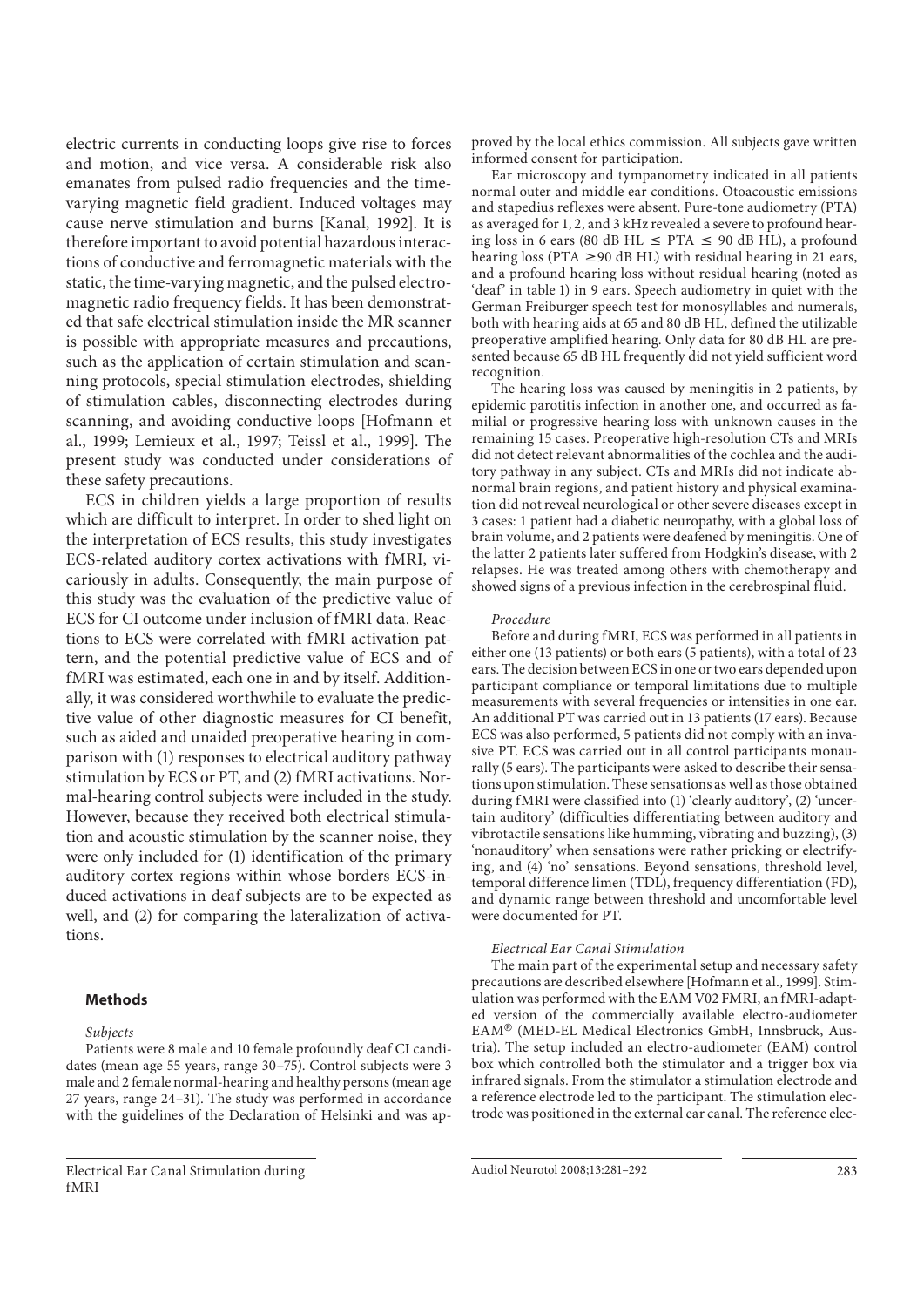|                 | word recog-<br>nition, %             | M 55; N 100                                                    |                   | M 20; N 100      | M45              |                      | M 20; N 20         |               | M 30; N 100                                                                      |                     |                  | M65                 |                     | M 80; N 100                 |              | M 60; N 90      | M <sub>85</sub>  |                  |                                    | M 65; N 75              |                     | M 75; N 100                              | M 0; N 15       |               |                     | M 30; N 90          | M <sub>15</sub> ; N <sub>50</sub> | M 40; N 100                                      |                                                                                                                                         | M 10; N 40        |               |
|-----------------|--------------------------------------|----------------------------------------------------------------|-------------------|------------------|------------------|----------------------|--------------------|---------------|----------------------------------------------------------------------------------|---------------------|------------------|---------------------|---------------------|-----------------------------|--------------|-----------------|------------------|------------------|------------------------------------|-------------------------|---------------------|------------------------------------------|-----------------|---------------|---------------------|---------------------|-----------------------------------|--------------------------------------------------|-----------------------------------------------------------------------------------------------------------------------------------------|-------------------|---------------|
|                 | noise, %<br>HSM in                   | 47                                                             |                   | $\overline{10}$  | $18\,$           |                      | d.                 |               | 13                                                                               |                     |                  | 29                  |                     | 65                          |              | $\mathcal{L}$   | 44               |                  |                                    | $\overline{70}$         |                     | 72                                       | $\circ$         |               |                     | $\circ$             | n.d.                              | d.<br>E                                          |                                                                                                                                         | n.d.              |               |
|                 | HSM<br>$\%$                          | 65                                                             |                   | $\overline{40}$  | 75               |                      | d.                 |               | $78\,$                                                                           |                     |                  | 94                  |                     | 98                          |              | $\overline{c}$  | 55               |                  |                                    | 75                      |                     | $\overline{91}$                          | $\circ$         |               |                     | 37                  | 43                                | ਦੇ<br>ਜ                                          |                                                                                                                                         | 32                |               |
| Outcome with Cl | CI side; type                        | left; Combi-40+                                                |                   | left; Combi-40+  | right; Combi-40+ |                      | right; Combi-40+   |               | right; Nucleus 24R (ST)                                                          | $\rm no~CI$         |                  | left; Combi-40+     |                     | left; Combi-40+             |              | left; Combi-40+ | right; Combi-40+ |                  | $\rm no~CI$                        | right; Nucleus 24R (ST) |                     | right; Combi-40                          | right; Combi-40 |               |                     | left; Combi-40      | left; Combi-40                    | left; Combi-40                                   |                                                                                                                                         | left; Nucleus 24M |               |
| Quality of fMRI | activation; $r_{\text{max}}$ ; f     | motion artifacts<br>uncertain; 0.50                            |                   | acceptable; 0.38 | uncertain; 0.46  | acceptable; 0.54; 88 | technical problems |               | perfect; 0.50; 83.6<br>perfect; 0.40; 53.2                                       | motion artifacts    | motion artifacts | perfect; 0.56; 96.5 | perfect; 0.60; 95.3 | acceptable; 0.60; 9.3       |              | no activation   | uncertain; 0.48  | motion artifacts | poor compliance<br>poor compliance | perfect; 0.74; 65.0     | perfect; 0.62; 67.5 | technical problems<br>technical problems | no activation   | no activation | perfect; 0.75; 88.2 | perfect; 0.63; 89.7 | acceptable; 0.48; 9.9             | acceptable; 0.42; 43.4<br>acceptable; 0.40; 33.5 | uncertain; 0.38                                                                                                                         | uncertain; 0.42   | no activation |
| Intens.         | Αμ                                   | 1613<br>904                                                    |                   | 1613             | 253              | 1436                 | 183                | 158           | 1613<br>1284                                                                     | 645                 | 1613             | 721                 | 659                 | 1613                        |              | 323             | 1245             | 1613             | 810<br>365                         | 645                     | 512                 | 512<br>512                               | 361             | 323           | 1018                | 725                 | 323                               | 810<br>904                                       | 183                                                                                                                                     | 158               | 361           |
| ECS             | freq.<br>Hz                          | 63                                                             |                   | 63               | 63               | 63                   | $63$               | 63            | 63<br>63                                                                         | $63$                | 125              | 63                  | 63                  | 63                          |              | 63              | 125              | 1000             | 250<br>63                          | 63                      | 63                  | 63<br>$63$                               | $63$            | 63            | $63$                | 63                  | 63                                | 63<br>63                                         | $63$                                                                                                                                    | 125               | 500           |
| Sensation       | during PT                            | nonaudit.<br>auditory                                          |                   | n.d.             | auditory         | auditory             | auditory           | auditory      | auditory                                                                         | uncertain           |                  |                     | auditory            | not tolerated<br>uncertain  |              | auditory        | auditory         |                  | uncertain<br>uncertain             | no test                 |                     | nonaudit.<br>n.d.                        |                 | no sensat     | uncertain           | auditory            | no test                           | auditory<br>auditory                             |                                                                                                                                         | uncertain         |               |
| Sensation       | during ECS                           | auditory<br>auditory                                           |                   | auditory         | auditory         | auditory             | auditory           |               | auditory                                                                         | uncertain           |                  |                     | auditory            | uncertain                   |              | auditory        | uncertain        |                  | uncertain                          | auditory                |                     | auditory<br>auditory                     |                 | non-audit     | auditory            | auditory            | uncertain                         | auditory<br>auditory                             |                                                                                                                                         | uncertain         |               |
| Stim.           | (ECS)<br>ear                         | $\begin{array}{c} \mathbf{right} \\ \mathbf{left} \end{array}$ |                   | left             | right            | left                 | right              |               | right                                                                            | right               |                  |                     | left                | right                       |              | left            | right            |                  | left                               | right                   |                     | right<br>left                            |                 | left          | right               | left                | right                             | right<br>left                                    |                                                                                                                                         | left              |               |
| Preop. word     | recog. with<br>$\rm{HA}$ 80 dB, $\%$ | M 0; N 20<br>no HA                                             | $M$ 0; N $0$      | $M$ 0; N $0$     | M 0; N 35        | $M$ 0; $N\,80$       | $M$ 0; N $0$       | $M$ 0; N $60$ | $\rm \textit{M}$ 5; N $\rm \textit{80}$ M $\rm \textit{5}$ ; N $\rm \textit{70}$ | no HA               | M 0; N 50        | M 10; N 70          | M 10; N 80          | M 70; N 70<br>no ${\rm HA}$ | M 20; N 100  | no HA           | M 10; N 50       | 65<br>M 40; N    | no HA<br>no HA                     | M 60; N 60              | $M$ 0; N $50\,$     | M 20; N 70<br>M 5; N 60                  | $M$ 0; N $0$    | M 55; N 60    | $M$ 0; N $0$        | $M$ 0; N $0$        | M 0; N 90<br>no HA                | M 15; N 90<br>no HA                              | $\begin{array}{c} \mathbf{M} \, \mathbf{0}; \mathbf{N} \, \mathbf{0} \\ \mathbf{M} \, \mathbf{0}; \mathbf{N} \, \mathbf{0} \end{array}$ |                   |               |
| Preop.          | hearing loss<br>without HA           | $r^1$ profnd<br>1 profnd                                       | $\sqrt{r}$ profid | 1 profnd         | rprofnd          | 1 profnd             | r deaf             | $1$ deaf      | rprofnd<br>1 profnd                                                              | $\mathbf r$ profind | 1profnd          | $\mathbf r$ profind | 1 profnd            | r sev/profnd<br>l profnd    | r sev/profnd | 1 deaf          | r sev/profnd     | 1 sev/profnd     | r deaf<br>1 deaf                   | rprofnd                 | 1 profnd            | r profnd<br>1 profnd                     | r deaf          | 1sev/profnd   | r profnd            | 1 profnd            | $\mathbf r$ profid<br>1 profnd    | l sev/profnd<br>r deaf                           | r deaf                                                                                                                                  | 1 deaf            |               |
| Sex             |                                      | $\overline{}$                                                  | $\overline{f}$    |                  | Ξ                |                      | $\overline{ }$     |               | $\overline{ }$                                                                   | Ξ                   |                  | 둅                   |                     | Ξ                           | 둅            |                 | $\overline{ }$   |                  | $\overline{ }$                     | $\overline{ }$          |                     | $\overline{}$                            | 日               |               | ſ                   |                     | $\overline{ }$                    | Ξ                                                | Ξ                                                                                                                                       |                   |               |
| Age             |                                      | 75                                                             | 5                 |                  | 24               |                      | $\overline{31}$    |               | $\overline{\omega}$                                                              | 22                  |                  | $\boldsymbol{30}$   |                     | $\mathcal{L}$               | 68           |                 | 44               |                  | 53                                 | 38                      |                     | 56                                       | $\overline{41}$ |               | 57                  |                     | $\overline{\phantom{0}}$          | 59                                               | 75                                                                                                                                      |                   |               |
| $Pa-$           | tient                                | $\overline{ }$                                                 | $\sim$            |                  | $\epsilon$       |                      | 4                  |               | S                                                                                | $\circ$             |                  | $\triangleright$    |                     | ${}^{\circ}$                | $\circ$      |                 | $\overline{10}$  |                  | $\Box$                             | 12                      |                     | 13                                       | 14              |               | 15                  |                     | 16                                | $17\,$                                           | $18$                                                                                                                                    |                   |               |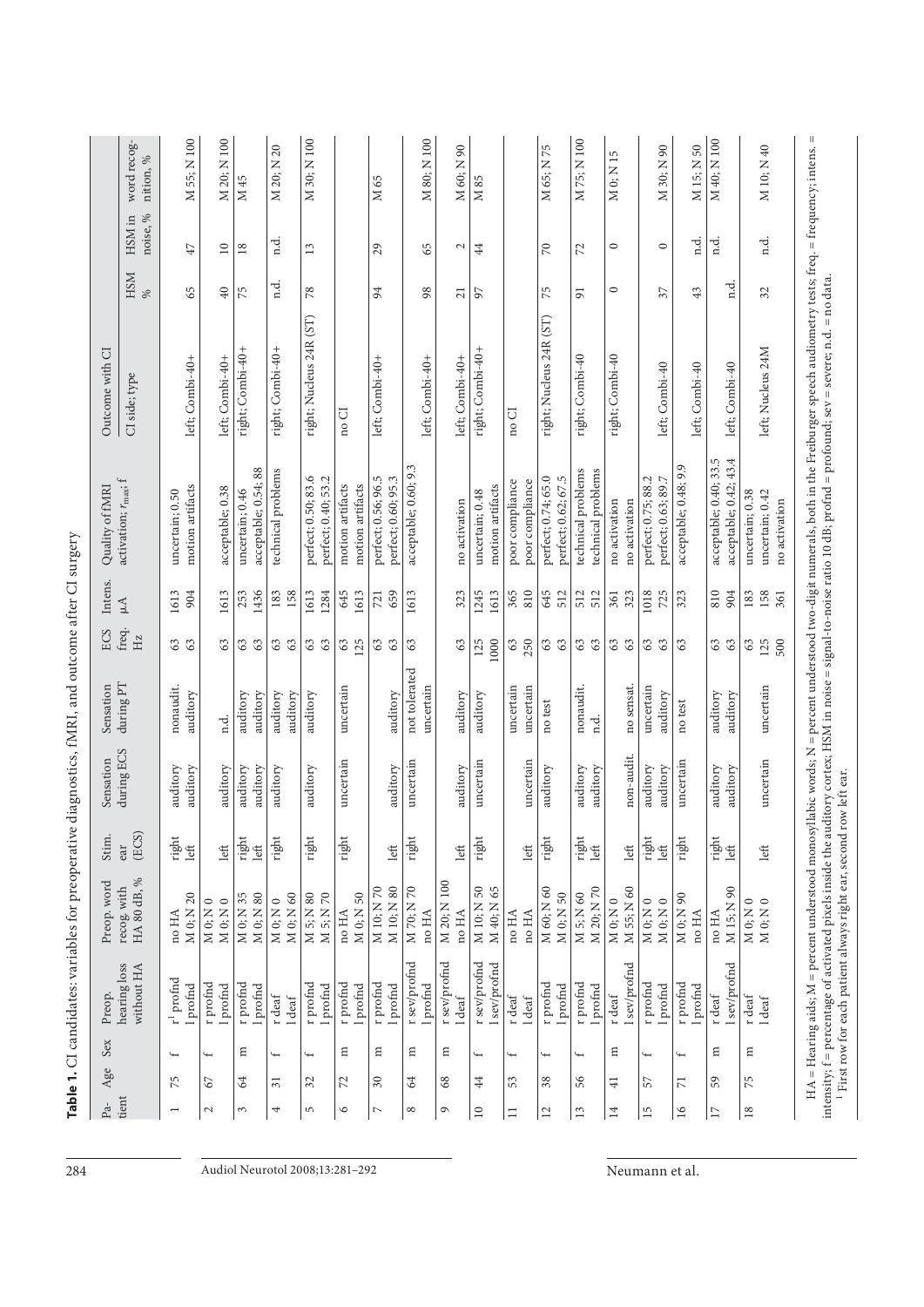trode was placed on the mastoid. For safety reasons, the electrode leads were disconnected by two photo resistors during measurements. The light for switching the photo resistors was provided by the trigger box which also controlled the timing of the measurements by triggering the MR scanner appropriately. This setup ensured that electrical stimulation was only applied between measurements and that no heating of the electrodes could occur. Stimuli were rectangular bursts (5 Hz). Their frequencies and currents were selected with the control box. Data were acquired in short intervals of 0.7 s. The stimulation paradigm consisted of 8 or 12 periods of stimulation alternating with rest. The duration of a single stimulation or rest period was about 20 s and the duty cycle of electrical stimulation was 72.3% (3 s of stimulation in each repetition time period of 4.15 s).

 Participants were stimulated monaurally during one session using a silver electrode with a ball-shaped tip positioned close to the tympanic membrane. The external auditory meatus was completely filled with 0.9% saline and sealed with an earplug. Best stimulation conditions were achieved when the electrode was placed as close as possible to the tympanic membrane. The electrode was covered by a layer of cotton, about 1 mm thick, to avoid direct contact with the ear canal skin. An optimum thickness of the cotton wrapping had to prevent both undue isolation effects and electric-like sensations already with low stimulation currents. If only nonauditory sensations were evoked, the electrode was repositioned several times. A waiting period between electrode insertion and stimulation of about 15 min improved electrical conductivity.

 Stimulation frequencies ranged from 63 to 1000 Hz, but a frequency of 63 Hz was used in most cases, as most patients sensed best hearing at these low frequencies. Three patients were stimulated with two frequencies at the same ear, and 1 patient with three frequencies. Stimulation currents reached up to 1.6 mA and remained in each individual case well below the discomfort level. Five CI candidates and 1 control participant were stimulated with two different stimulation intensities for the same ear and frequency, with one intensity just below the discomfort level and the other noticeably below the discomfort level, but still high enough to evoke an auditory sensation. The remaining participants were stimulated with only one intensity. For each participant, the optimal stimulation frequency and current to evoke auditory sensations were determined with the EAM V02 FMRI immediately before fMRI. Thereafter, participants were moved into the scanner without changing head position and electrode placement. Two normal-hearing control participants were tested on 2 separate days in order to determine retest reliability.

#### *Data Acquisition*

 fMRI was performed with a 1.5-tesla scanner (Siemens Magnetom Vision, Siemens Medical Systems, Erlangen, Germany) using the standard circular polarized head coil and gradient-echo echo planar imaging sequences. Echo time and repetition time were 66 ms and 4.15 s, respectively. Four oblique slices in an axial plane running parallel to the sylvian fissure were acquired. Slice thickness was 4 mm, and a matrix size of 64  $\times$  64 or 128  $\times$  128 was used. A total of 88 or 128 measurements were taken while periods of stimulation alternated with periods of rest. At the end of the session, anatomical images were obtained in identical slices, using a  $T_1$ -weighted gradient-echo scan.

 *Data Analysis* 

 Statistical analysis of the fMRI data was performed with BrainVoyager2000® (Brain Innovation B.V., Maastricht, The Netherlands). Data preprocessing comprised 2-dimensional motion correction and temporal smoothing with linear trend removal and a high-pass filter with a cutoff frequency of 3 cycles. Statistical analysis was based on a correlation analysis with a boxcar time course convolved with a hemodynamic response function. To assess the reliability of the detected activation, the maximum correlation coefficient  $r_{\text{max}}$  was determined within the primary auditory cortex for each fMRI experiment separately. Subsequently, the correlation coefficient *r* was set to 66% of the individual maximum value in order to obtain a comparable amount of activation in each experiment [Moser et al., 1996]. Depending on the size of the activated area within the primary auditory cortex and the extent and distribution of artifactual false-positive activation elsewhere, the activation was rated as 'perfect', 'acceptable', 'questionable', or 'no activation' for which typical examples are shown in figure 1. In order to be rated as 'perfect' activation clusters had to be reasonably sized and absolutely confined to the primary auditory cortex. Activation was rated 'acceptable' when either small activation foci were detected isolated within the auditory cortex or robust activation clusters were accompanied by only minor artifactual activation outside the auditory cortex. 'Questionable' activation featured quite small activation foci within the primary auditory cortex together with a sizeable amount of artifactual activation. The category 'no activation' referred to either no significantly correlated clusters within the auditory cortex at all, or to uniformly distributed artifactual activation. Of course, the value of the maximum correlation coefficient played an important role. Perfect activation was always accompanied by high maximum correlation coefficients, whereas acceptable and questionable activation showed an overlap at medium values. In experiments classified as 'no activation', no significant activation in the primary auditory cortex occurred either at a very low threshold or only after more or less equally distributed 'activation' all over the brain appeared. For experiments with clearly recognizable activation the percentage of activated voxels within the auditory cortex was calculated. The primary auditory cortex was identified by landmarks within Heschl's gyrus as described by Brechmann et al. [2002] who parcellated the auditory cortex using a combination of anatomical landmarks and spatial fMRI activation patterns. For display, significantly activated pixels were color coded and overlaid onto  $T_1$ -weighted images of the same slices.

 In previous studies, monaural acoustic stimulation under fMRI or PET had revealed a stronger lateralization of the cortical response towards the contralateral hemisphere and a more restricted activation in normal-hearing subjects compared with monaurally or binaurally deaf subjects, who were stimulated either acoustically or via CI [Bilecen et al., 2000; Ito et al., 2004; Scheffler et al., 1998]. Therefore, laterality indices (LI) were calculated for all participants with 'perfect' or 'acceptable' activation as LI =  $(V_{\text{contr}} - V_{\text{ipsi}})/(V_{\text{contr}} + V_{\text{ipsi}})$ , where  $V_{\text{contr}}$  and  $V_{\text{ipsi}}$  denote the number of the activated voxels in the contralateral and ipsilateral cortices, respectively.

 Sixteen of the 18 CI candidates received a CI and thus provided outcome data. Speech recognition was tested in quiet with the open-set German Freiburger speech test for monosyllabic words and numerals at 70 dB HL. Sentence intelligibility in quiet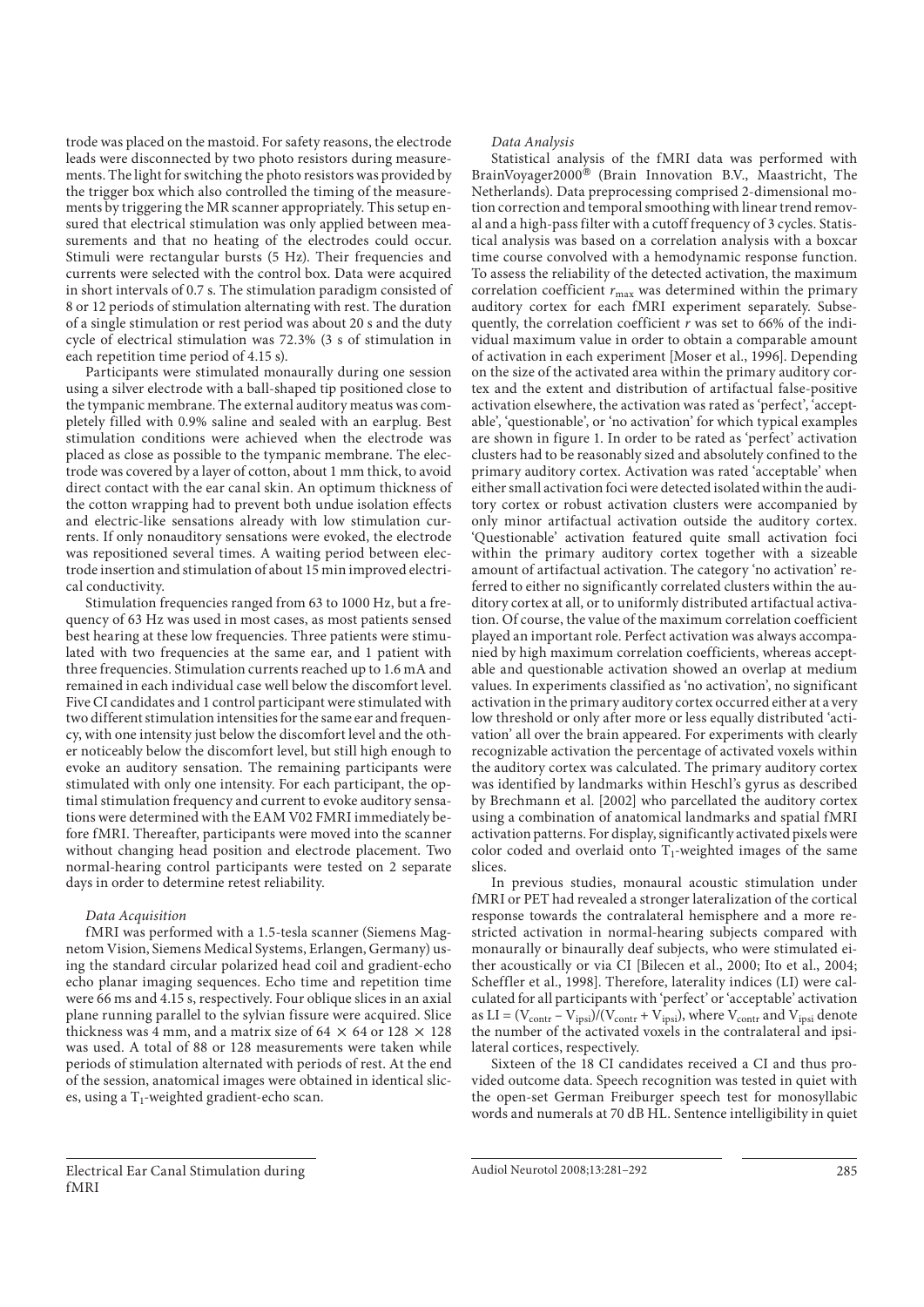

**Fig. 1.** Typical examples of fMRI activations in the primary auditory cortex rated as 'perfect' (a), 'acceptable' (**b**), 'questionable' (**c**), and 'no activation' (**d**).

and noise (signal-to-noise ratio 10 dB) was assessed with the German HSM sentence test [Hochmair-Desoyer et al., 1997]. Speech audiometry was performed within 6 weeks prior to CI surgery (see above) and 6 months after surgery. The overall mean outcome was calculated as the mean of the 4 ranked outcome variables. Spearman rank correlations were calculated to quantify the relations between preoperative residual hearing scores, sensations during ECS and PT, PT subtests, fMRI activations, and CI outcome.

 Whenever it was appropriate to consider ears separately and independently, the analysis was performed on ears instead of subjects. Results are thus given either for ears or for subjects.

## **Results**

 Preoperative audiometric data, PT and ECS responses, ECS parameters for fMRI, cerebral activation patterns, and CI outcome data for each patient are summarized in table 1. Relevant ECS and fMRI measures of the control participants are shown in table 2.

# *ECS and fMRI Activations*

# CI Candidates

 Auditory sensations could not be evoked with ECS in all cases, even after several electrode replacements. Only 11 of 18 patients (16 of 23 ears) described 'clearly auditory' sensations (labeled as 'auditory' in table 1). Six patients (6 ears) reported 'uncertain auditory' sensations ('uncertain' in table 1). Patient 14, who suffered from Hodgkin's disease (1 ear), felt only electrifying and pricking sensations ('non-auditory' in table 1).

 The data of only 17 of the examined 23 ears could be included in the analysis of fMRI activations. Technical problems, motion artifacts, or insufficient compliance prevented the inclusion of the remaining ears. In 11 ears, ECS led to a 'perfect' (5 ears) or 'acceptable' (6 ears) activation of the primary auditory cortex, in 4 ears to 'questionable' activations, and in 2 ears to 'no activation'. 'Clear auditory' sensations were evoked with ECS in all 5 'perfect' cases and in 4 of the 6 'acceptable' cases.

 From the 16 ears in which ECS evoked a 'clear auditory' sensation, a primary auditory cortex activation rated at least 'acceptable' was detected in 9 cases. In 2 ears, activation was 'questionable', and in 1 ear, it was not detectable. In the remaining 4 ears, data had to be discarded because of motion artifacts or technical problems. Activation was thus detected in 9 of 12 ears in which a 'clear auditory' impression could be evoked and the examinations of which were technically unobjectionable. From the 6 ears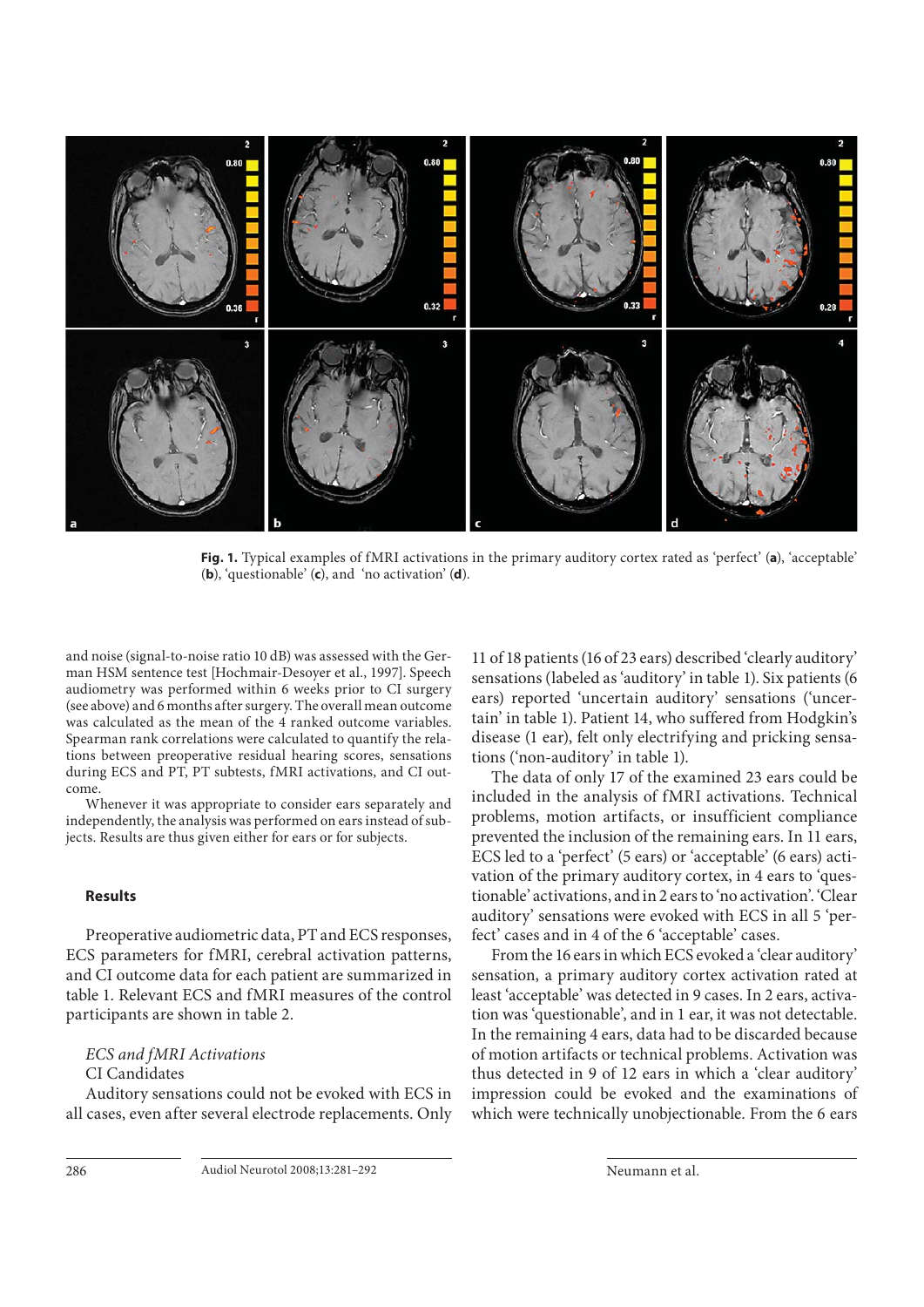

**Fig. 2.** fMRI activation maps of a normalhearing subject: 'perfect' activation in the primary auditory cortex during consecutive imaging sessions on 2 different days.

**Table 2.** Control participants: variables for ECS and fMRI

| Patient Age    |    | <b>Sex</b> | Stimulated<br>ear | Sensations<br>during ECS                                         | Day | ECS<br>frequency, Hz | Intensity<br>$\mu A$ | Quality of fMRI<br>activation; $r_{\text{max}}$ ; f |
|----------------|----|------------|-------------------|------------------------------------------------------------------|-----|----------------------|----------------------|-----------------------------------------------------|
| 1              | 31 | m          | left              | no sensation                                                     |     | 125                  | 1436                 | no                                                  |
| 2              | 27 | m          | right             | auditory                                                         | 1   | 1000                 | 1613                 | perfect; 0.62; 74.5                                 |
|                |    |            |                   |                                                                  | 2   | 1000                 | 1284                 | perfect; 0.56; 98.7                                 |
|                |    |            |                   |                                                                  | 2   | 1000                 | 1284                 | perfect; 0.64; 97.9                                 |
| 3              | 28 | m          | right             | auditory                                                         |     | 1000                 | 512                  | uncertain; 0.36                                     |
| $\overline{4}$ | 27 | f          | left              | auditory                                                         | 1   | 1000                 | 1613                 | perfect; 0.78; 100                                  |
|                |    |            |                   |                                                                  | 2   | 1000                 | 904                  | acceptable; 0.44; 40.7                              |
|                |    |            |                   |                                                                  | 2   | 1000                 | 904                  | acceptable; 0.35; 100                               |
| 5              | 24 | f          | right             | auditory                                                         |     | 1000                 | 810                  | no                                                  |
|                |    |            |                   | $f =$ Percentage of activated pixels inside the auditory cortex. |     |                      |                      |                                                     |

with the 'uncertain auditory' impression, 'perfect' or 'acceptable' activation could be detected in only 2 ears. The sole patient with 'no auditory' sensations (patient 14) did not show any activation of the auditory cortex.

## Normal-Hearing Control Participants

 Four of 5 control participants (4 of 5 ears) reported 'clear auditory' sensations under ECS. The lowest stimulation intensity for eliciting sensation was needed at 1000 Hz, the highest of the used stimulation frequencies, which is close to the frequency of best hearing in normal-hearing subjects. From these 4 participants, 2 showed 'perfect' or 'acceptable' activation even during consecutive imag-

 Electrical Ear Canal Stimulation during fMRI

ing sessions on 2 different days (fig. 2) and with several stimulation intensities. The other 2 subjects showed 'questionable' or no activation. The fifth participant did not report any auditory sensation during ECS up to the upper limit of stimulation current, and did not show any activation.

# *Correlations between Diagnostic and CI Outcome Measures*

 Spearman rank correlations between diagnostic variables for the implanted ears, fMRI activation, and CI outcome are shown in table 3. There were significant correlations between preoperative residual hearing without

Audiol Neurotol 2008;13:281-292 287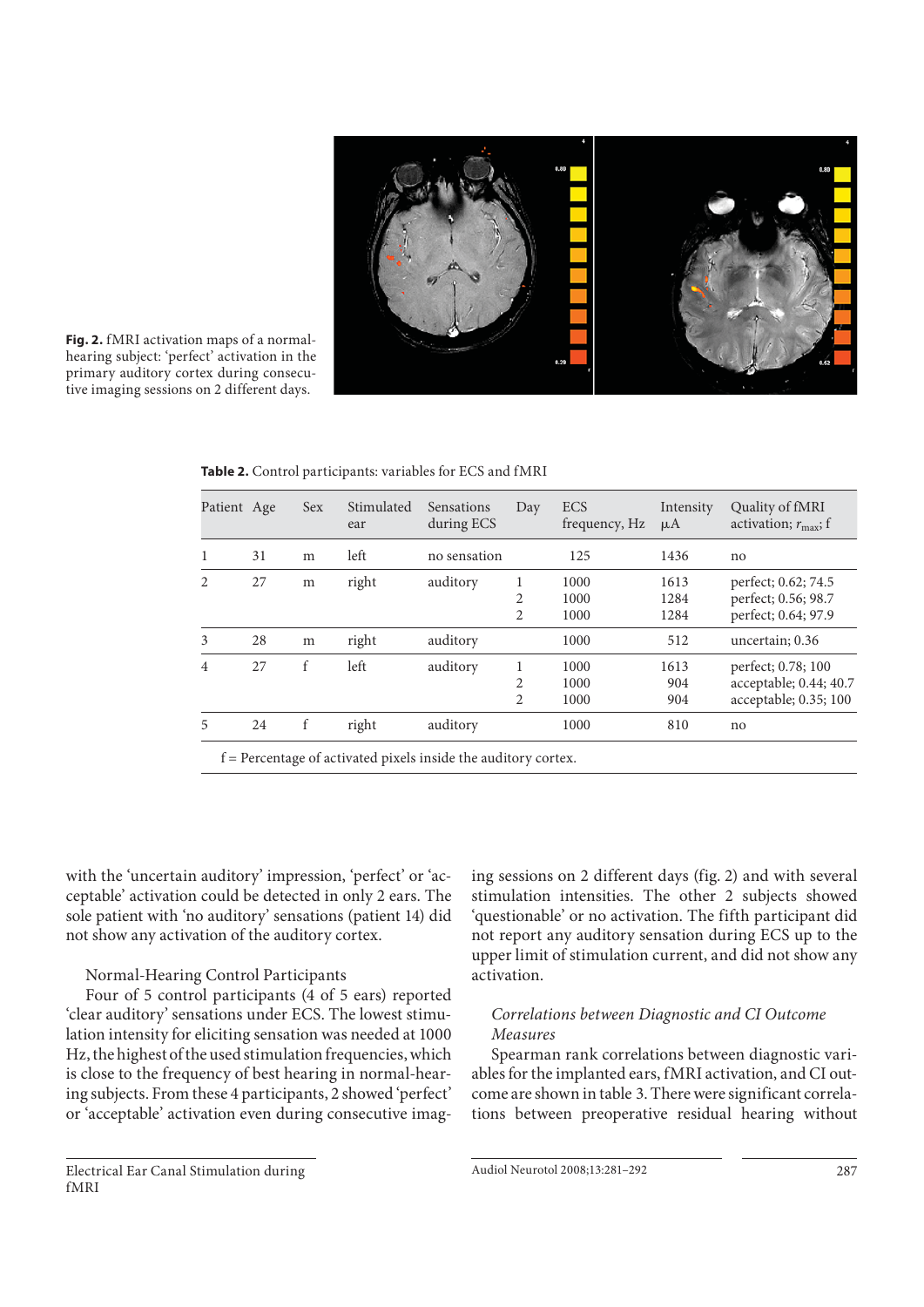**Table 3.** Spearman rank correlations between diagnostic and CI outcome variables

| Variable                                           | Diagnostic variable |                         |                    | Postoperative speech recognition |               |                   |                   |                 |  |  |  |  |
|----------------------------------------------------|---------------------|-------------------------|--------------------|----------------------------------|---------------|-------------------|-------------------|-----------------|--|--|--|--|
|                                                    | PT<br>sensation     | <b>ECS</b><br>sensation | fMRI<br>activation | <b>MS</b>                        | Num           | <b>HSM</b><br>(S) | <b>HSM</b><br>(N) | mean<br>outcome |  |  |  |  |
| Residual hearing, no HA<br>Speech recognition, HA, | n.s.                | n.s.                    | n.s.               | $0.52*(16)$                      | $0.73**$ (13) | $0.76***(14)$     | 0.50(12)          | $0.69**$ (16)   |  |  |  |  |
| MS 80 dB HL<br>Speech recognition, HA,             | n.s.                | n.s.                    | n.s.               | $0.70**$ (13)                    | n.s.          | $0.74***(11)$     | 0.61(10)          | $0.78**$ (13)   |  |  |  |  |
| Num 80 dB HL                                       | n.s.                | n.s.                    | n.s.               | $0.64*(13)$                      | 0.62(10)      | $0.84***(11)$     | 0.57(10)          | $0.74***(13)$   |  |  |  |  |
| PT: Sensation                                      |                     | $0.53*(18)$             | n.s.               | n.s.                             | n.s.          | n.s.              | n.s.              | n.s.            |  |  |  |  |
| PT: FD                                             | n.s.                | n.s.                    | n.s.               | $0.81^*(7)$                      | $0.89*(5)$    | $0.93***(6)$      | 0.86(5)           | $0.76*(7)$      |  |  |  |  |
| ECS sensation                                      |                     |                         | 0.46(17)           | n.s.                             | $0.64*(11)$   | n.s.              | n.s.              | n.s.            |  |  |  |  |
| fMRI activation                                    |                     |                         |                    | n.s.                             | n.s.          | n.s.              | n.s.              | n.s.            |  |  |  |  |

In parentheses are the number of subjects for each coefficient; \*  $p < 0.05$ ; \*\*  $p < 0.01$ ; coefficients without asterisk:  $p < 0.10$ . HA = Hearing aid; MS = monosyllables; Num = numerals; HSM (S) = Hochmair-Schulz-Moser Sentence Test (Sentences); HSM (N) = Hochmair-Schulz-Moser Sentence Test (Numerals); n.s. = not significant.

hearing aids and postoperative speech recognition ( $\rho =$ 0.69,  $p < 0.01$ ,  $n = 16$ ), between preoperative speech recognition with hearing aids and postoperative speech recognition with CI ( $\rho = 0.78$ ,  $p < 0.01$ , n = 13 for preoperative monosyllables;  $\rho = 0.74$ ,  $p < 0.01$ ,  $n = 13$  for preoperative numerals), and between sensations during PT and ECS ( $\rho = 0.53$ ,  $p < 0.05$ ,  $n = 18$ ). Correlations were also calculated between threshold level, TDL, FD, and dynamic range during PT on the one hand, and all diagnostic and outcome variables on the other. Only FD of the later implanted ears correlated significantly with the assessed outcome variables, but not with sensations during PT. No other correlation was significant for this small sample, except for the correlation between sensations during ECS and the postoperative numerals in the Freiburger test ( $\rho = 0.64$ ,  $p < 0.05$ , n = 11). That is, neither sensations during ECS and PT nor fMRI activations correlated with mean CI outcome.

# *Laterality*

 Ten ears of 8 CI candidates and 2 ears of 2 normalhearing participants, all with 'perfect' or 'acceptable' activation, were included in the laterality calculation. By visual inspection, a 'perfect' activation was found in all of the 6 included ears bilaterally, and an 'acceptable' activation in the remaining 6 cases predominantly contralaterally. Averaged over subjects, the laterality index LI was 0.72 in the control participants and 0.41 in the CI candidates. Hence, the 2 normal-hearing participants appeared to activate more contralaterally than the 8 deaf patients.

# *Stimulus Intensity*

 Six ears were stimulated with different currents for the same frequency. In 3 ears of the CI candidates and in 2 ears of the normal-hearing participants a 'perfect' or 'acceptable' activation could be evoked with both stimulus intensities. The different intensities did not lead to substantial differences in the activated regions of the auditory cortex.

# **Discussion**

 With respect to the question whether or not auditory activity has been elicited in people with ambiguous perceptions during ECS (or PT) the following findings were made. The sensations evoked by ECS in a small sample of profoundly deaf patients only tended to correlate with ECS-induced fMRI activations in the primary auditory cortex. From those cases with technically faultless fMRI recordings, the majority (9 of 12 ears, or 75%) with auditory sensations during ECS showed 'perfect' or 'acceptable' auditory cortex activations. This finding compares with direct stimulation of the promontory, where Schmidt et al. [2003] found activation in 22 of 26 (85%) patients who reported hearing sensations during scanning. In the study presented here, in 6 of 9 ears (66%) with auditory sensations in the PT, auditory cortex activations were evoked with fMRI. However, different from ECS here and from promontory stimulation in Schmidt et al. [2003], PT was not performed directly prior to scanning but during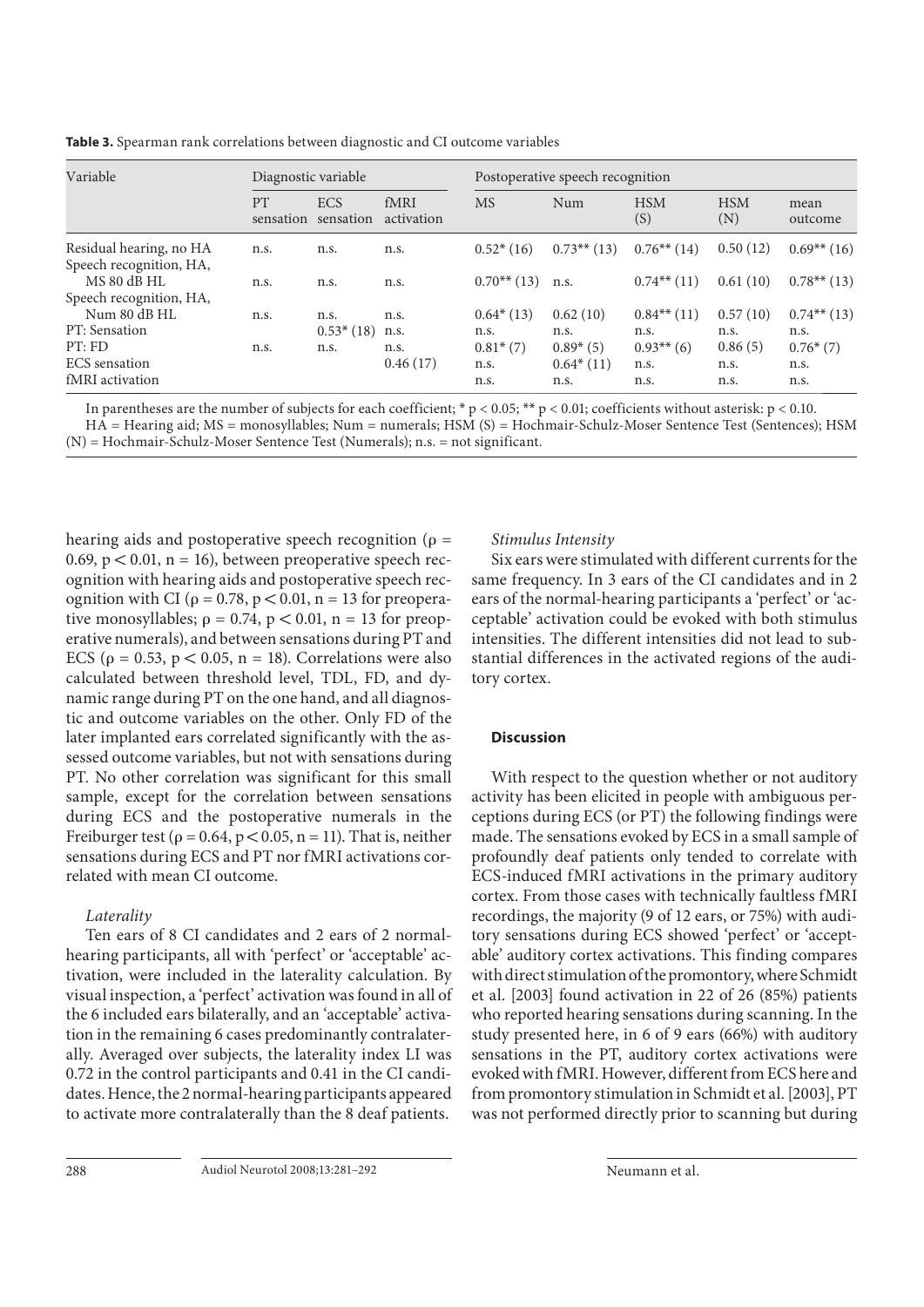further diagnostics. The remaining fMRI results are ambiguous. In 2 ears with auditory sensations, the activation was 'questionable', while not detectable in 1 ear. The stimulus intensity in these cases was possibly not high enough in order to evoke detectable auditory cortex activations [Berthezene et al., 1997]. Due to a small dynamic range between threshold and discomfort level or cutoff intensity for ECS, auditory sensations were mostly soft ones, but higher intensities were not justifiable. Because the auditory nerve is stimulated less directly by ECS than by a CI, uncomfortable electrifying or vibrotactile sensations during ECS may be obtained already at intensities which are just a bit higher than those which elicit soft hearing. Missing or insufficient activation patterns are common in fMRI. If there is an activation, it can be interpreted in the desired way. If there is no sufficient activation, this may have various causes and may not imply a nonfunctional neural pathway. From the 6 ears with 'uncertain auditory' impression, reliable activation could be detected in only 2 ears. The sole patient with 'no auditory' sensations did not show any auditory cortex activation. Thus, auditory sensations tend to elicit utilizable auditory cortex activations, while ambiguous sensations tend to cause more ambiguous activations and no sensations do not cause any activations. However, this is of secondary importance considering that the fMRI activations do not correlate with CI outcome.

 Because deaf subjects do not hear any scanner noise, their auditory cortex activations might be interpreted as resulting solely from ECS. However, due to multisensory integration, auditory cortex activation might also be evoked by somatosensory stimulation, for example trigeminal stimulation [El-Kashlan and Shore, 2004; Schurmann et al., 2006]. In deaf subjects, auditory cortex activation may alternatively or additionally be evoked by stimulation of other sensory modalities due to a neural reorganization ('cross-modal' plasticity) [Finney et al., 2003; Shibata et al., 2001]. Therefore, the fMRI results presented here might be biased by activation in the auditory cortex which was not caused by auditory but by somatosensory stimulation. This argument constitutes a limitation of the present study, as it could be a reason why CI outcome did not correlate with ECS/fMRI responses. However, the following points counter this conclusion. (1) The insignificant correlation between these parameters was mainly due to those subjects with CI benefit despite lacking auditory cortex activation. (2) All patients with auditory cortex activation benefited from CI. (3) Contact of the electrode with the ear canal wall was avoided by the cotton wrapping of the electrode, thus minimizing vibrotactile stimulation. (4) The individual stimulation intensities remained below the pain thresholds. Thus, it appears that the auditory cortex activation in the CI candidates was induced mainly by the auditory system.

 In all 6 ears with perfect or acceptable auditory cortex activation, the CI outcome was good. In the 3 ears in which ECS led to uncertain fMRI activations, the outcome ranged from rather poor to good. However, in the case of auditory ECS sensations but lacking fMRI activation (patient 9), the outcome was good. A CI therapy in such a case is therefore not contraindicated. ECS-induced fMRI activations may be absent or equivocal for various reasons, such as motion, technical, other artifacts, or even insufficient stimulus intensity. Hence, the following conclusions can be derived cautiously. If there are fMRI auditory cortex activations, a good outcome can be expected. If activations are uncertain, the outcome is uncertain as well; however, a certain CI benefit can be expected. If there is no fMRI activation, no outcome predictions can be made. Therefore, as also suggested for PET [Truy et al., 1995], fMRI does not seem to offer much advantage for screening CI candidates.

 Because CI outcome could not be predicted by fMRI activations with sufficient reliability, predictors for CI benefit might be searched not in ECS-induced auditory cortex activations, but elsewhere, such as in preoperative residual hearing, preoperative speech recognition with amplification, and duration of deafness [Gomaa et al., 2003]. To search for good predictors we also calculated correlations of preoperative residual hearing (nonamplified and amplified) and ESC/PT sensations with CI outcome. Therefore, we also included those subjects who had no or only questionable fMRI activations in the analysis.

 The described sensations evoked by ECS or PT did not predict CI outcome, as has also been reported by Hartmann et al. [1994], except for the correlation of ECS sensations with understood numerals. If ECS evoked an auditory or uncertain sensation – the latter happened in almost one third of the cases – the median of the mean outcome was at the 49th percentile and the worst mean outcome at the 20th percentile. There was only 1 case (1 ear) in which ECS revealed uncertain sensations, fMRI activations were obtained, and a CI was implanted in the same ear. The fMRI activations were uncertain and the CI outcome was only moderate. Patient 13, in whom PT evoked only vibrations in the ear to be supplied with a CI, benefited well, and a withheld CI therapy would have been unjustified. However, patient 14, who reported just

Audiol Neurotol 2008;13:281-292 289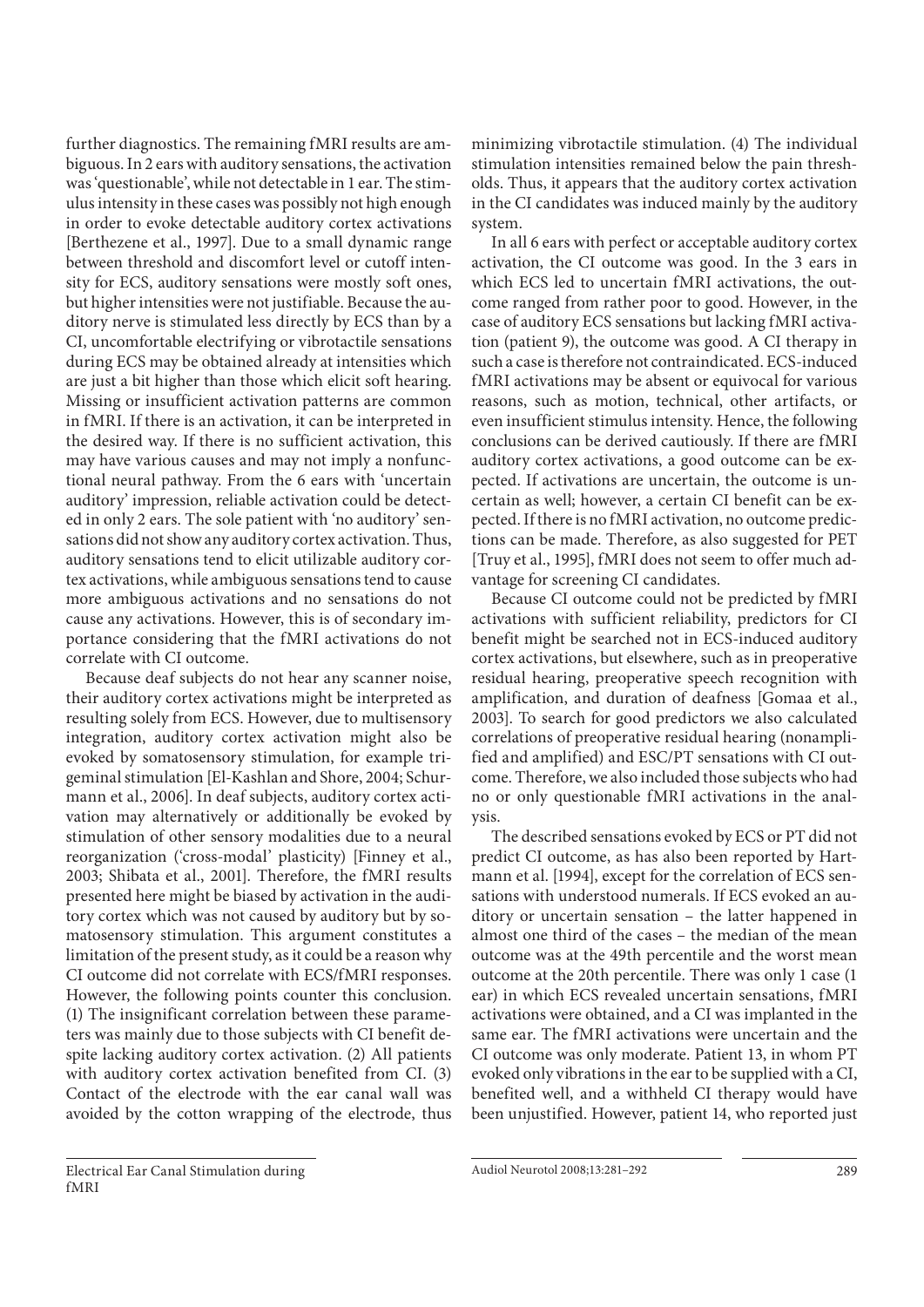pricking and electrifying sensations and had neither fMRI activations nor intraoperative stapedius reflexes, did not benefit from his CI. Only a few case reports about CI benefit in patients who had not reacted to preoperative electrical stimulation but received a CI have come to our attention. Sensations might be absent due to a nonfunctioning auditory pathway or because the electrical field does not effectively reach relevant structures in the cochlea and the auditory nerve. Therefore, no final statement about CI indication in these cases can be made. However, because of uncertainty in outcome, caution is recommended.

 The absence of significant correlations between the described diagnostic and outcome variables might possibly also result from a type II error. Several correlations are considerable in magnitude, yet insignificant due to a small sample size.

 ECS evoked auditory sensations numerically in more cases than did PT (70 vs. 57%), which is contrary to reports by others, but the difference was not significant. Schmidt et al. [2003] and Lesinski et al. [1997] reported 76% auditory sensations with ECS but 83% with PT in deaf patients, and Spies et al. [1993] 48 and 52%. The relatively high number of positive reactions to ECS may be due to particular care in test administration as described above. An invasive PT procedure may thus be reserved for special applications.

 Sensations during PT correlated with those during ECS, but unlike ECS, PT sensations did not correlate with fMRI activations. Apart from chance in a relatively small sample, this discrepancy is to be expected because ECS sensations were obtained within the same setting as fMRI, and PT sensations were not. Among the PT subtests, which were not administered during ECS, only FD correlated with the outcome variables and may therefore be considered a predictor for CI benefit. The same predictive value can be expected for FD in ECS, which might be after all an argument for electrical stimulation prior to CI surgery, except for particular patients like children and persons with intellectual or multiple disabilities who are unable to provide adequate responses to frequency differences. TDL did not correlate with fMRI activation in the auditory cortex, which is different from the findings of Mortensen et al. [2005], who, in a PET experiment, found a positive correlation between TDL during promontory stimulation and activity in the right posterior middle temporal gyri. In other studies, PT did not predict CI outcome [Albu and Babighian, 1997].

 Preoperative residual hearing and word recognition with hearing aids correlated with CI outcome. A predictability by preoperative hearing abilities has also been reported for prelingually deaf children [Kiefer et al., 2000]. Preoperative residual speech recognition has been reported to act as a 'trophic factor' that protects the spiral ganglion and the central auditory pathways from degeneration [Gomaa et al., 2003]. Therefore, preoperative hearing abilities predict CI outcome in postlingually deafened adult CI candidates if no neuronal degeneration has occurred due to a lengthy period of deafness.

 Infant CI candidates often do not respond to conventional audiometry. As almost every child reacts to ECS, we sought to ascertain that those reactions were indeed auditory ones and therefore tested the neurofunctional correlates of the elicited sensations and the corresponding CI outcome vicariously in adults. However, patient history, conventional objective and behavioral observational audiometry, together with CT/MRI of the cochlea and the auditory nerve, seem to better predict CI benefit than ECS/PT and a corresponding fMRI. But in special cases, e.g. in auditory neuropathy with a normal or small nerve apparent in the MRI, they do not predict CI benefit with sufficient certainty [Buchman et al., 2006]. In such cases, a positive ECS response may contribute to a positive CI decision.

# *Laterality*

 Cortical activation upon unilateral electrical stimulation of the auditory nerve in bilaterally or unilaterally deaf subjects has been mainly observed bilaterally in PET and fMRI studies [Alwatban et al., 2002; Berthezene et al., 1997; Tschopp et al., 2000]. With normal-hearing subjects, however, unilateral acoustic stimulation evoked strong contralateralization of cortical fMRI response, and a binaural stimulation evoked a nearly balanced activation [Ito et al., 2004; Scheffler et al., 1998]. Bilecen et al. [2000] described a shift from contralateral activation during normal bilateral hearing to bilateral activation after a sudden unilateral hearing loss due to cochlear nerve resection. The findings of more bilateral activation in deaf than in normal-hearing subjects tended to be confirmed in the study presented here by a numerically lower mean LI in the 8 deaf subjects than in the 2 normalhearing participants, indicating a compensatory reorganization with bilateral representation of unilateral stimulation.

# *Intensity*

 Brechmann et al. [2002] detected a more widespread auditory cortex activation with increasing stimulus in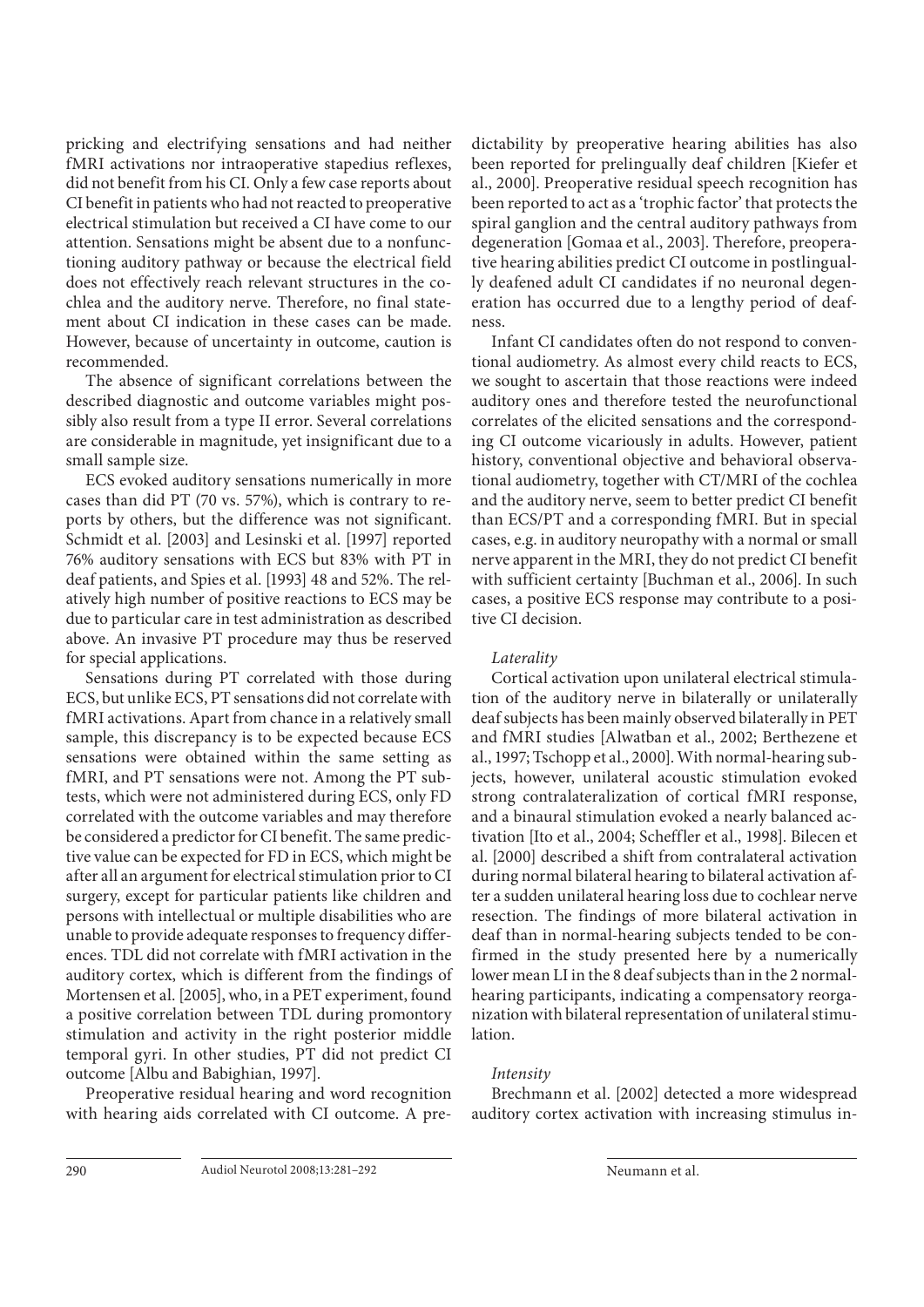tensity, whereas we did not. The within-ear differences of stimulus intensities were possibly not large enough to create significant activation differences.

#### **Conclusion**

 Absent correlations, with a sole exception, between sensations during PT or ECS and CI outcome make the predictive value of these indicators questionable. Even patients with no clear auditory sensations during PT or ECS may have good outcome from a CI therapy. If, however, any sensations other than pain are lacking during PT or ECS, a benefit from CI is uncertain. The sole exception was the significant correlation between sensations during ECS and recognition of numerals with CI. Although FD during PT predicts CI outcome, an invasive test seems unnecessary because testing FD is also possible with ECS. fMRI had no significant predictive value for CI outcome in this study with an admittedly small sample. Instead, robust predictors for CI outcome were residual hearing and aided speech recognition prior to CI

therapy, and FD during PT. To predict CI outcome, these tests plus probably FD during ECS may be more useful, together with patient history, preoperative radiology, and nerve response telemetry, than functional imaging of electrical auditory pathway stimulation with ECS or PT. However, in special cases, the presence of an ECS response may contribute to a positive CI decision because it confirms proper functioning of auditory nerve fibers.

#### **Acknowledgements**

 Christine Preibisch is funded by the Bundesministerium für Bildung und Forschung (Brain Imaging Center Frankfurt, DLR 01GO0203). We thank MED-EL Medical Electronics GmbH, Innsbruck, Austria, for providing the modified Electro Audiometer EAM V02 FMRI. We are especially grateful to Christian Teissl (formerly MED-EL Medical Electronics) who developed and checked the safety precautions of the stimulation device EAM V02 FMRI. Furthermore, we are grateful to Martin Voellinger, Ulrich Pilatus, and Carsten Thierfelder for their technical support, and to Julia Dee Campbell for language help in the preparation of the manuscript.

#### **References**

- Albu S, Babighian G: Predictive factors in cochlear implants. Acta Otorhinolaryngol Belg 1997;51:11–16.
- Alegre M, Iriarte J, Manrique M, Huarte A, Vanaclocha V, Artieda J: Auditory brain stem potentials evoked by electrical stimulation of cochlear nuclei during central auditive implant setting. Rev Neurol 1999:29: 198–200.
- Alwatban AZ, Ludman CN, Mason SM, O'Donoghue GM, Peters AM, Morris PG: A method for the direct electrical stimulation of the auditory system in deaf subjects: a functional magnetic resonance imaging study. J Magn Reson Imaging 2002;16:6–12.
- Berthezene Y, Truy E, Morgon A, Giard MH, Hermier M, Franconi JM, Froment JC: Auditory cortex activation in deaf subjects during cochlear electrical stimulation. Evaluation by functional magnetic resonance imaging. Invest Radiol 1997;32:297–301.
- Bilecen D, Seifritz E, Radu EW, Schmid N, Wetzel S, Probst R, Scheffler K: Cortical reorganization after acute unilateral hearing loss traced by fMRI. Neurology 2000;54:765– 767.
- Brechmann A, Baumgart F, Scheich H: Soundlevel-dependent representation of frequency modulations in human auditory cortex: a low-noise fMRI study. J Neurophysiol 2002; 87:423–433.
- Buchman CA, Roush PA, Teagle HF, Brown CJ, Zdanski CJ, Grose JH: Auditory neuropathy characteristics in children with cochlear nerve deficiency. Ear Hear 2006; 27: 399– 408.
- Dillier N, Spillmann T: Ergebnisse der elektrischen Stimulation bei Normalhörenden, Schwerhörigen und Gehörlosen; in Kellerhals B, Fisch U, Mann J, Montandon P, de Reynier JP, Secrétan JP (eds): Aktuelle Probleme der Otorhinolaryngologie 1. Bern, Huber, 1977, pp 166–176.
- El-Kashlan HK, Shore SE: Effects of trigeminal ganglion stimulation on the central auditory system. Hear Res 2004;189:25–30.
- Finney EM, Clementz BA, Hickok G, Dobkins KR: Visual stimuli activate auditory cortex in deaf subjects: evidence from MEG. Neuroreport 2003;14:1425–1427.
- Gomaa NA, Rubinstein JT, Lowder MW, Tyler RS, Gantz BJ: Residual speech perception and cochlear implant performance in postlingually deafened adults. Ear Hear 2003;24: 539–544.
- Gstoettner W, Pok SM, Peters S, Kiefer J, Adunka O: Cochlear implantation with preservation of residual deep frequency hearing. HNO 2005;53:784–791.
- Hartmann R, Pfennigdorff T, Klinke R: Evoked potentials from the auditory nerve following sinusoidal electrical stimulation of the cochlea: new possibilities for preoperative testing in cochlear-implant candidates? Acta Otolaryngol 1994;114:495–500.
- Hochmair-Desoyer I, Schulz E, Moser L, Schmidt M: The HSM sentence test as a tool for evaluating the speech understanding in noise of cochlear implant users. Am J Otol 1997;18(6 suppl):S83.
- Hofmann E, Preibisch C, Knaus C, Müller J, Kremser C, Teissl C: Noninvasive direct stimulation of the cochlear nerve for functional MR imaging of the auditory cortex. AJNR Am J Neuroradiol 1999; 20: 1970– 1972.
- Ito K, Momose T, Oku S, Ishimoto S, Yamasoba T, Sugasawa M, Kaga K: Cortical activation shortly after cochlear implantation. Audiol Neurootol 2004;9:282–293.
- Kanal E: An overview of electromagnetic safety considerations associated with magnetic resonance imaging. Ann NY Acad Sci 1992;649: 204–224.
- Kiefer J, von Ilberg C, Gall V, Diller G, Spelsberg A, Neumann K: Results from 88 prelingually deaf children with cochlear implants: an analysis of predictive factors. Adv Otorhinolaryngol 2000;57:202–208.

Electrical Ear Canal Stimulation during fMRI